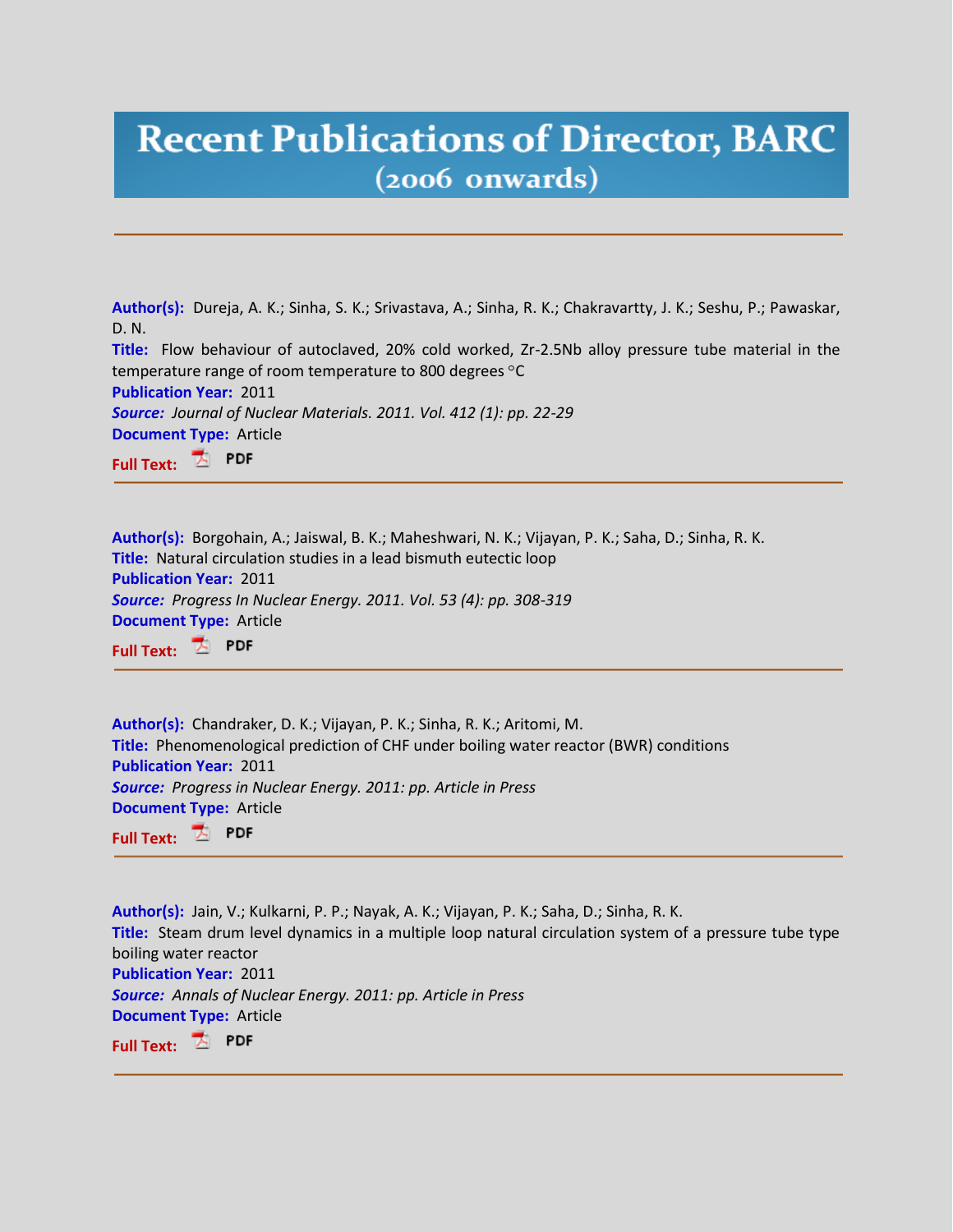**Author(s):** Sinha, R. K. **Title:** Advanced Nuclear Reactor Systems – An Indian Perspective **Publication Year:** 2011 *Source: Energy Procedia. 2011. Vol. 7: pp. 34-50* **Document Type:** Article **Full Text:**

**Author(s):** Agnihotri, N.; Sinha, R. K. **Title:** A Reactor with Passive Shutdown System **Publication Year:** 2011 *Source: Nuclear Plant Journal. 2011. Vol. 29 (1): pp. 3- 36* **Document Type:** Editorial Material **Full Text:**

**Author(s):** Vijayan, P. K.; Sharma, M.; Pilkhwal, D. S.; Saha, D.; Sinha, R. K. **Title:** A Comparative Study of Single Phase, Two Phase, and Supercritical Natural Circulation in a Rectangular Loop **Publication Year:** 2010

*Source: Journal of Engineering for Gas Turbines and Power Transactions of The ASME. 2010. Vol. 132 (10): Article No. 102913*  **Document Type:** Article

**Full Text:**

**Author(s):** Sinha, R. K.; Dulera, I. V. **Title:** Carbon based materials applications in high temperature nuclear reactors **Publication Year:** 2010 *Source: Indian Journal of Engineering and Materials Sciences. 2010. Vol. 17 (5): pp. 321-326*  **Document Type:** Article **Full Text:** PDF

**Author(s):** Jain, V.; Nayak, A. K.; Vijayan, P. K.; Saha, D.; Sinha, R. K. **Title:** Experimental investigation on the flow instability behavior of a multi channel boiling natural circulation loop at low pressures **Publication Year:** 2010 *Source: Experimental Thermal and Fluid Science. 2010. Vol. 34 (6): pp. 776-787*  **Document Type:** Article **Full Text:**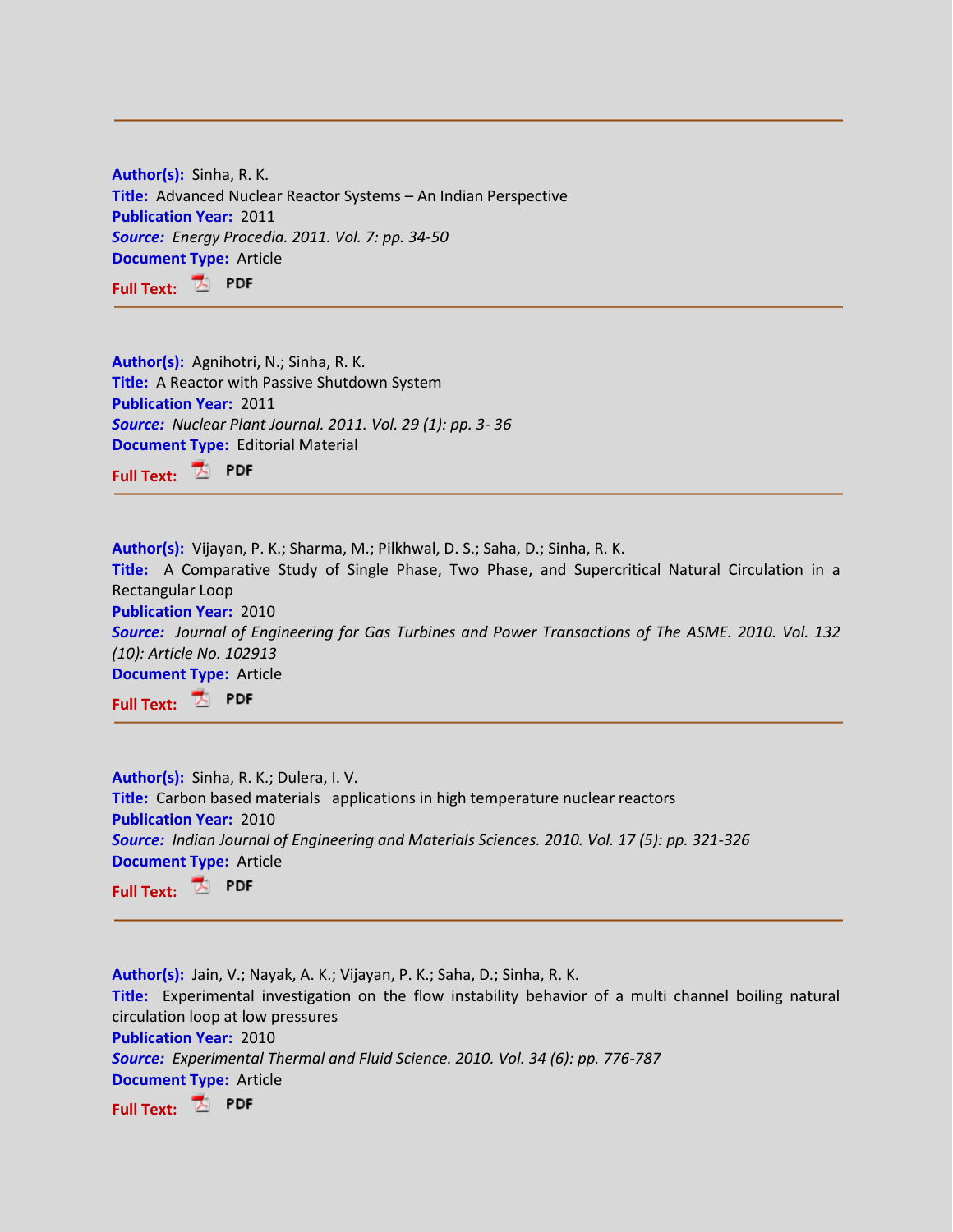| Author(s): Sinha, Ratan; Kakodkar, Anil                                   |
|---------------------------------------------------------------------------|
| Title: India's passive breeder                                            |
| <b>Publication Year: 2010</b>                                             |
| Source: Nuclear Engineering International. 2010. Vol. 55 (668): pp. 30-31 |
| <b>Document Type: Article</b>                                             |
| Full Text: $\overline{\mathbb{Z}}$ PDF                                    |

| Author(s): Sharma, M.; Vijayan, P. K.; Pilkhwal, D. S.; Saha, D.; Sinha, R. K.                            |
|-----------------------------------------------------------------------------------------------------------|
| Title: Linear and Nonlinear Stability Analysis of a Supercritical Natural Circulation Loop                |
| <b>Publication Year: 2010</b>                                                                             |
| <b>Source:</b> Journal of Engineering for Gas Turbines and Power Transactions of The Asme. 2010. Vol. 132 |
| (10): Article No. 102904                                                                                  |
| <b>Document Type: Article</b>                                                                             |
| $  \frac{\pi}{2}$ PDF                                                                                     |

**Full Text:**

**Author(s):** Sharma, Manish; Pilkhwal, D. S.; Vijayan, P. K.; Saha, D.; Sinha, R. K. **Title:** Steady state and linear stability analysis of a supercritical water natural circulation loop **Publication Year:** 2010 *Source: Nuclear Engineering and Design. 2010. Vol. 240 (3): pp. 588-597*  **Document Type:** Article **Full Text:**

**Author(s):** Gaikwad, A. J.; Vijayan, P. K.; Bhartiya, S.; Kumar, R.; Lele, H. G.; Sinha, R. K. **Title:** Steam drum process dynamics and level control of a pressure tube BWR **Publication Year:** 2010 *Source: Kerntechnik. 2010. Vol. 75 (6): pp. 352-362*  **Document Type:** Article **Full Text:**

**Author(s):** Gaikwad, A. J.; Vijayan, P. K.; Iyer, K.; Bhartiya, S.; Kumar, R.; Lele, H. G.; Ghosh, A. K.; Kushwaha, H. S.; Sinha, R. K. **Title:** Effect of Loop Configuration on Steam Drum Level Control for a Multiple Drum Interconnected Loops Pressure Tube Type Boiling Water Reactor **Publication Year:** 2009 *Source: IEEE Transactions on Nuclear Science. 2009. Vol. 56 (6): pp. 3712-3725*  **Document Type:** Article

**Full Text:**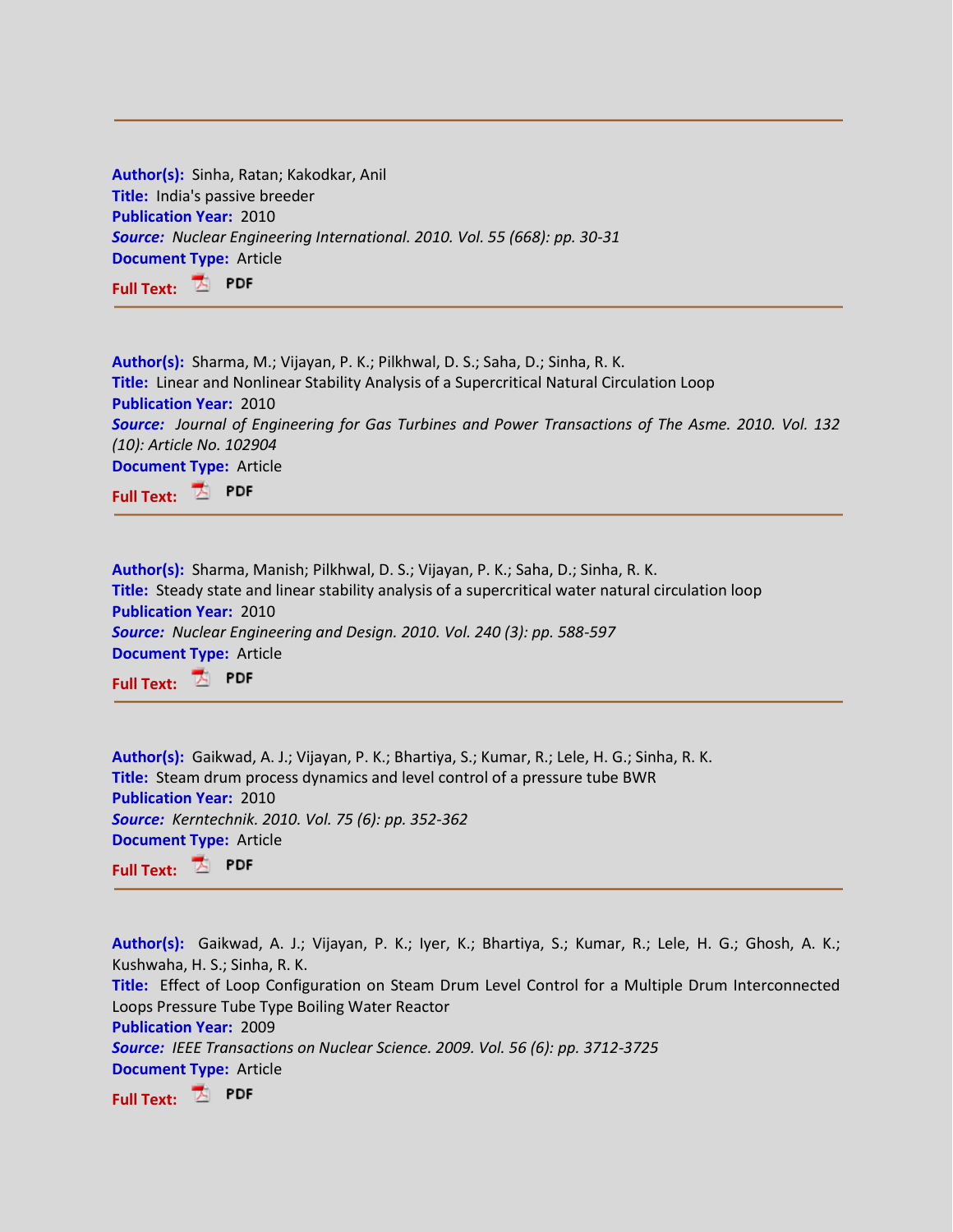**Author(s):** Nayak, A. K.; Jain, V.; Gartia, M. R.; Prasad, H.; Anthony, A.; Bhatia, S. K.; Sinha, R. K. **Title:** Reliability assessment of passive isolation condenser system of AHWR using APSRA methodology **Publication Year:** 2009 *Source: Reliability Engineering & System Safety. 2009. Vol. 94 (6): pp. 1064-1075*  **Document Type:** Article **Full Text:**

**Author(s):** Sinha, R. K. **Title:** Energy & Desalination Projects **Publication Year:** 2008 *Source: Nuclear Plant Journal. 2008. Vol. 26 (5): pp. 22-23* **Document Type:** Article **Full Text:**

**Author(s):** Sinha, R. K.; Sinha, S. K.; Madhusoodanan, K. **Title:** Fitness for service assessment of coolant channels of Indian PHWRs **Publication Year:** 2008 *Source: Journal of Nuclear Materials. 2008. Vol. 383: pp. 14-21* **Document Type:** Article **Full Text: PDF** 

**Author(s):** Dulera, I. V.; Sinha, R. K. **Title:** High temperature reactors **Publication Year:** 2008 *Source: Journal of Nuclear Materials. 2008. Vol. 383: pp. 183-188*  **Document Type:** Article **Full Text: PDF** 

**Author(s):** Chandraker, D. K.; Vijayan, P. K.; Saha, D.; Sinha, R. K. **Title:** Investigation on the characteristic of CHF in various flow pattern regimes based on look up table data **Publication Year:** 2008 *Source: Nuclear Engineering and Design. 2008. Vol. 238 (1): pp. 170-177*  **Document Type:** Article **Full Text:**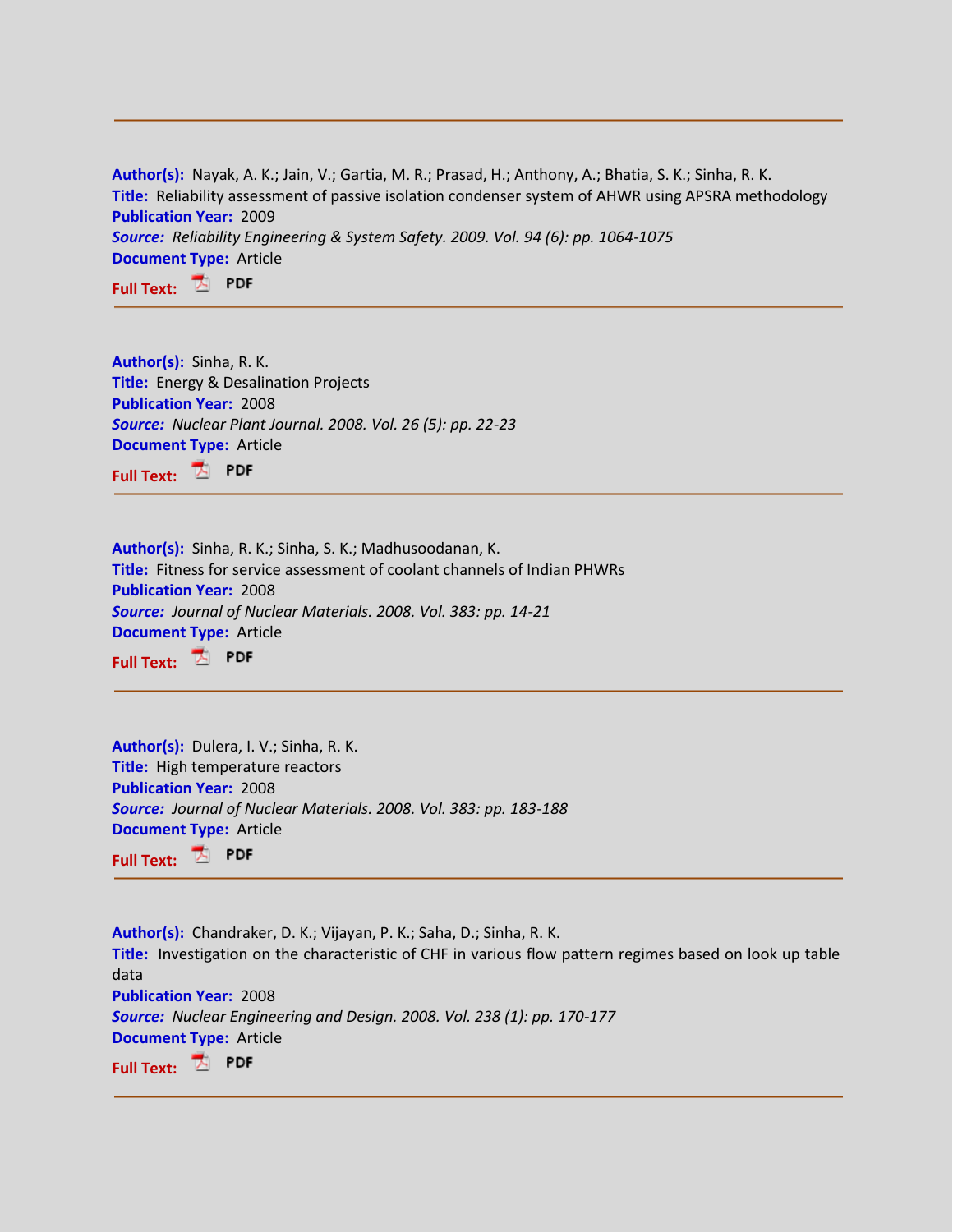| Author(s): Nayak, A. K.; Gartia, M. R.; Antony, A.; Vinod, G.; Sinha, R. K.   |
|-------------------------------------------------------------------------------|
| <b>Title:</b> Passive system reliability analysis using the APSRA methodology |
| <b>Publication Year: 2008</b>                                                 |
| Source: Nuclear Engineering and Design. 2008. Vol. 238 (6): pp. 1430-1440     |
| <b>Document Type: Article</b>                                                 |
| Full Text: 4 PDF                                                              |

**Author(s):** Nayak, A. K.; Jain, V.; Gartia, M. R.; Srivastava, A.; Prasad, H.; Anthony, A.; Gaikwad, A. J.; Bhatia, S.; Sinha, R. K. **Title:** Reliability assessment of passive containment isolation system using APSRA methodology **Publication Year:** 2008 *Source: Annals of Nuclear Energy. 2008. Vol. 35 (12): pp. 2270-2279*  **Document Type:** Article

**Full Text: PDF** 

**Author(s):** Nayak, A. K.; Sinha, R. K. **Title:** Role of passive systems in advanced reactors **Publication Year:** 2007 *Source: Progress In Nuclear Energy. 2007. Vol. 49 (6): pp. 486-498*  **Document Type:** Article **Full Text:**

**Author(s):** Chandraker, D. K.; Vijayan, P. K.; Saha, D.; Sinha, R. K. **Title:** Assessment of the look up table using the tubular and bundle CHF data and modification of the bundle correction factor **Publication Year:** 2006 *Source: Kerntechnik. 2006. Vol. 71 (4): pp. 192-202*  **Document Type:** Article **Full Text: PDF** 

**Author(s):** Sinha, R. K.; Kakodkar, A. **Title:** Design and development of the AHWR the Indian thorium fuelled innovative nuclear reactor **Publication Year:** 2006 *Source: Nuclear Engineering and Design. 2006. Vol. 236: pp. 683-700*  **Document Type:** Article **Full Text:**